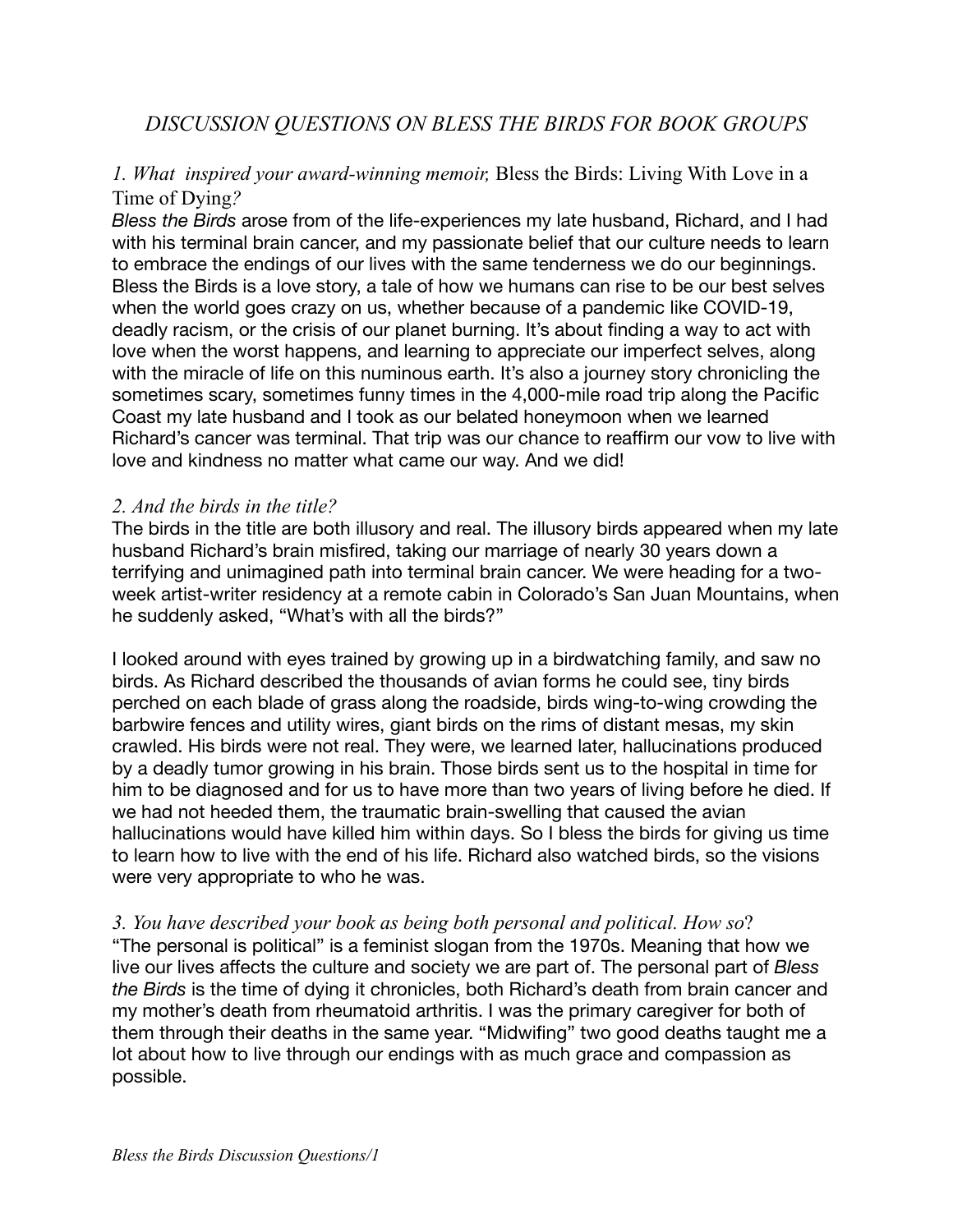The political part is a re-envisioning of how we handle natural death, of learning how to, if not embrace it, at least stop fighting or denying it. We will all die. Death is part of the cycle of life, and learning how to live with it with some modicum of grace will help us learn to live with the other massive changes shaping our world and our lives, from COVID-19 and our tardy reckoning of racism, to the climate crisis that will shape our time on this planet for many generations. If we can rise to be our best selves and live generously in the worst times, the outcome will be better for all of us.

*Caretaking is an awesome responsibility. How did you learn the essentials?*  I'm female. I've been caregiving my whole life, from carefully digging up and transplanting wildflowers from vacant lots scheduled for development to tending stray dogs to midwifing my loved one's deaths. It's all part of loving this life with a whole heart, the darkness and the light.

*4. So much of your book is about "holding gratitude for what you are losing in the same heart space with grief and anger." How difficult is it to stay on that path?* Very. But it gets less difficult with practice. It's a mind-exercise really, and spending time each day finding space to love oneself helps enormously with learning to embrace the contradictions—the yin and yang—that are inherent in life.

# *5. You chose to end each chapter with a haiku. Can you talk about the place of haiku in your life and in Bless the Birds in particular?*

I started writing haiku in my head about 20 years ago as a way to remember bits of beauty or interest I spotted on long road-trips. I could capture the moment in that brief three-line form when I couldn't get Richard, my lead-footed-love, to slow and stop. In time, the haiku became a daily practice of awareness, and my offering to others on social media. As I wrote in *Bless the Birds*, "I turn to poetry the way I suppose some turn to prayer, as a way to express wonder and gratitude, explore what I do not understand, and comfort myself when the vastness of existence becomes overwhelming."

# 6. W*hat made you who you are?*

My childhood. I was born in northern Illinois to a family culture rooted in science and the arts and focused on the study of nature, wild or domestic. My clan is small—both of my parents were only children—so it was just the four of us, my older brother, me, and our parents. Mom and Dad loved the outdoors, and never hesitated to take my brother and me out of school for long trips to explore the wonders of North America and beyond. We traveled in a homemade camper that my granddad, a design engineer, helped Dad customize from a stripped down tradesman's van, and used Army surplus equipment and hand-me-downs. I didn't have a new pair of hiking boots until I bought my own in college.

I was just under two years old when I took my first hike, according to my father's carefully typed trip journal, a five-mile trek along a "mostly level" trail above the Illinois River. Dad added proudly that I went the whole way under my own power, "without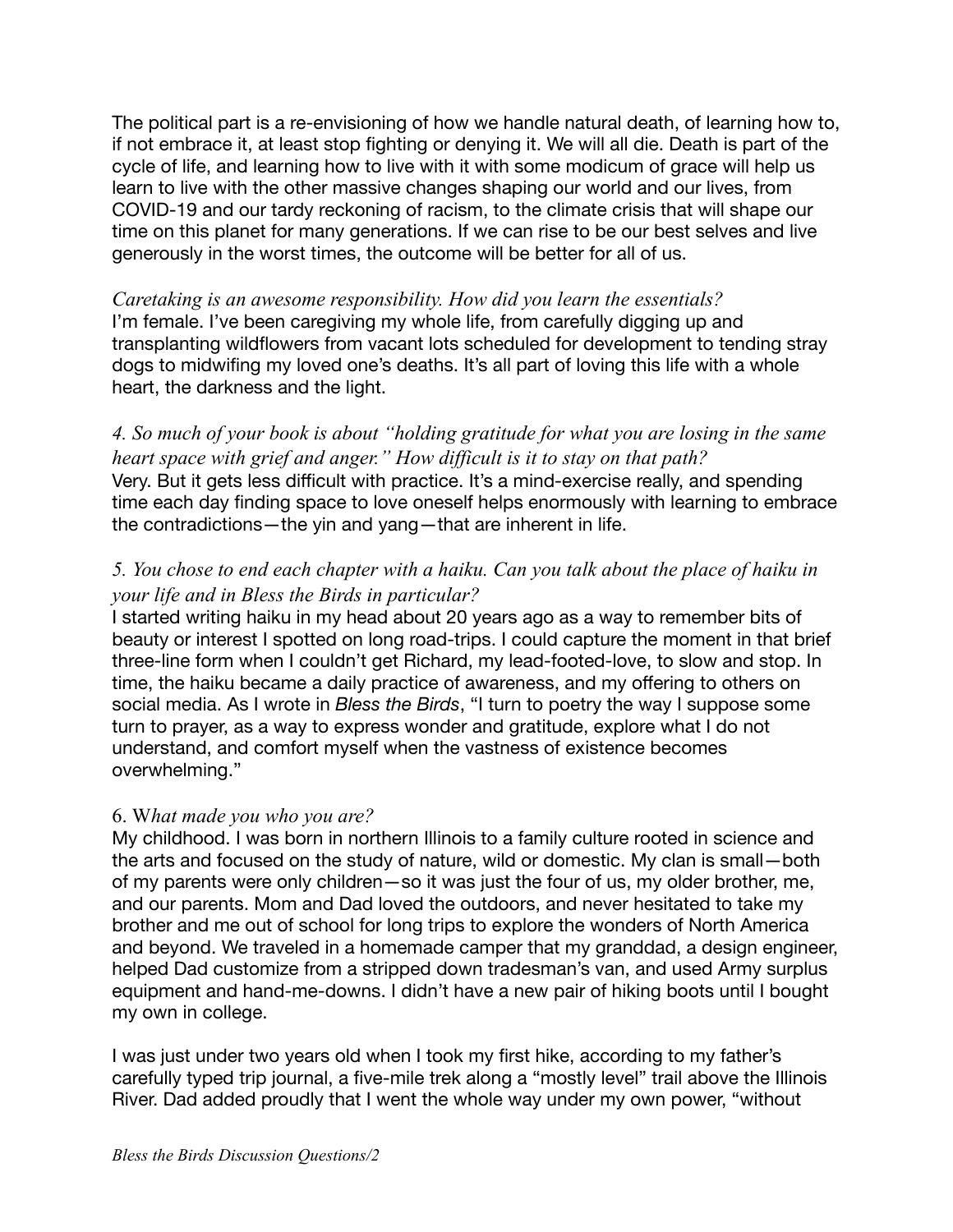once needing to be carried." All I remember from the day is the earthy and spicy fragrance of the deciduous woods, and the musty smell of the wool upholstery of the back seat of the family Chevy coupe where I stretched out and fell fast asleep head-tohead with my brother on the ride home.

I went to school (and got good grades, because that was expected), and was active in church groups and Girl Scouts, but my most vivid childhood memories revolve around our family trips, weekend expeditions to state parks and nature preserves near our suburban Illinois home, along with months-long summer road-trips where we wandered the byways of the West, camping in remote mountain ranges, deserts, canyons and along wild ocean shores. We collected rocks and seashells, and identified wildflowers, lizards and snakes, mammals big and small, and birds. My brother and I might skip school on those trips, but with an educator mom, we didn't skip learning: our classroom was the outdoors, our lessons gained from all we experienced, augmented by interpretive programs at state and national parks.

Those years on the road and studying nature shaped me. I thought I would become an artist like my great-grandmother JV Cannon, a noted California impressionist painter and one of the founders of the Carmel art colony. I studied photography through high school and into college, but ended up in science like my botanist great-granddad, Dr. William Cannon (JV's husband). He studied deserts around the world, moving to Tucson in 1903 to oversee a brand-new desert research facility that still exists and is part of University of Arizona.

Plants are my people, my closest kin after humans, so it made sense for me to go into botany when I decided I wouldn't be able to make a living as an artist. And becoming a field ecologist—a botanist who studies the interrelationships between plants, animals, and landscapes—made sense because I didn't want to end up in a lab. I needed work that would take me outdoors most of the time. And I wanted to live in the West where sagebrush perfumes the air and mountains line at least one horizon. I finagled a seasonal job in Yellowstone National Park when I was still an undergraduate.

My fieldwork years were spent working in Yellowstone and on the Shoshone National Forest, which encompasses the whole eastern side of the Rockies in Wyoming, from the Montana line to South Pass in southern Wyoming. I studied sagebrush communities, mapped grizzly bear habitat, and researched natural fire patterns. And loved the work, until a health crisis and a divorce sent me to graduate school, and I realized that even more than collecting the data, I wanted to write the stories I could hear in that data. Which is when I decided to transition from making my living from science to making my living from writing. (I never gave up science; I just quit doing it full-time. I still do ecological restoration projects as a volunteer.)

*7. When did you know you wanted to be a writer? And how did you achieve that goal?*  I came to writing when I pivoted from science in grad school. I was in my mid-twenties, and was inspired by writers like Barry Lopez, Ann Zwinger, Sally Carrighar, Rachel Carson, Terry Tempest Williams and others who told the stories of the land. I talked my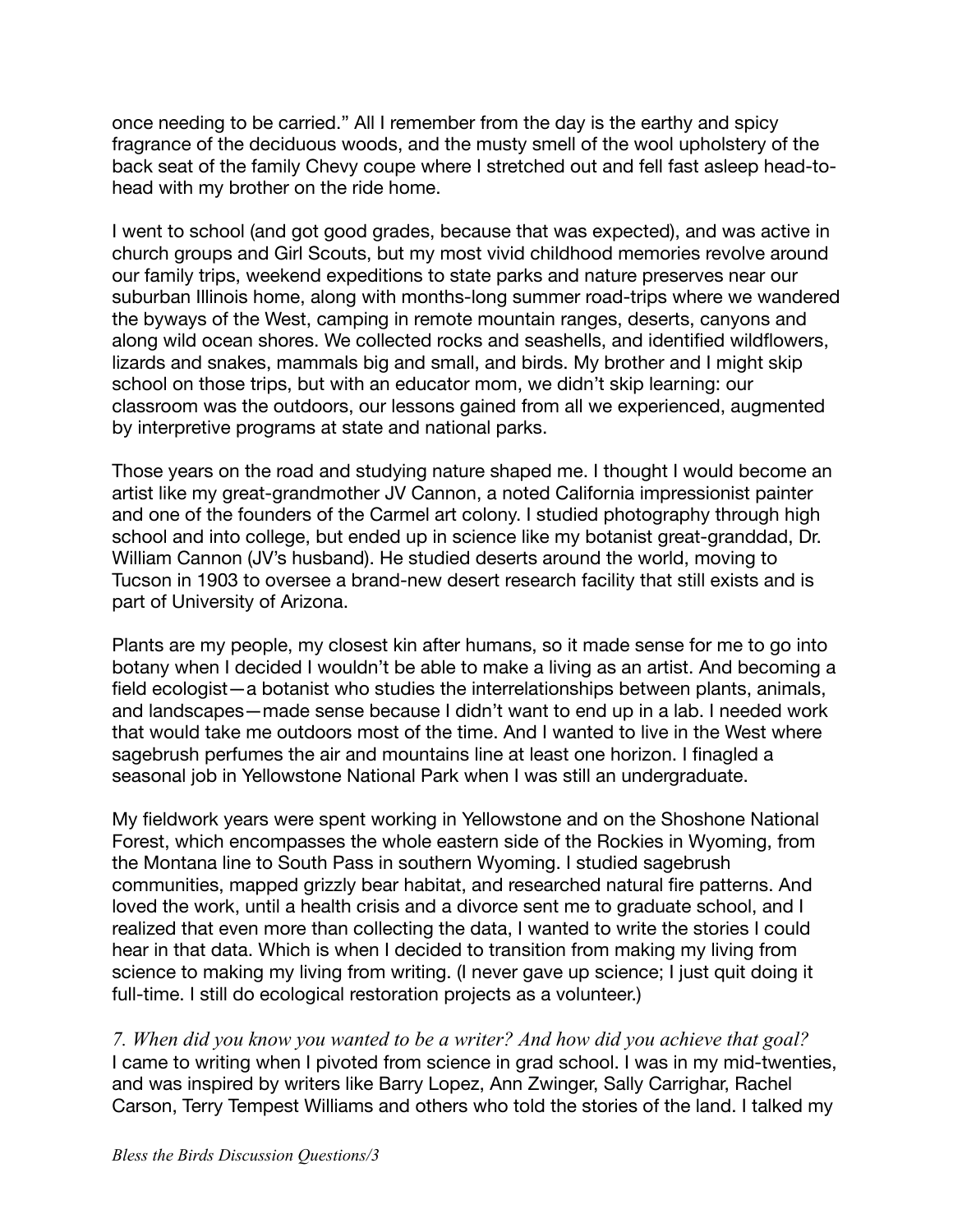way into an internship with *High Country News*, the West's pre-eminent environmental newspaper, took a few courses in writing, and studied the work of writers who inspired me and writers who didn't, analyzing what compelled me and what didn't in different kinds of writing. I am largely a self-taught writer, although my "teachers" were and are prominent writers.

Making the transition from science to writing wasn't easy—scientists are taught to be dispassionate and objective, and to write in a spare, just-the-facts, jargon-laden style that may work well for points within the academy, but is not particularly readable to the general public. And I wanted to be readable! So I studied good writing and chased freelance assignments by pitching to editors and going to conferences. I met a lot of my best contacts through connections with other writers and scientists, usually women —there is an old girls network, and I needed it, because the world of freelance writing is still very male-centric. It took me a long time to realize, for instance, that when a man was offered an assignment he always asked for more money. I always just took the assignment without negotiating, and I made less because of it. But I was raised to be a good girl. Boys were raised to ask for what they wanted.

## *8. What was your biggest lesson in your writing career?*

The biggest thing I learned along the way was that readers loved my stories about nature even more when I wrote them in a personal voice and related them to the human world somehow. That came through really clearly when I turned in the manuscript for my third book, Barren, Wild, and Worthless: Living in the Chihuahuan Desert, a look at nature and people in the Chihuahuan Desert of southern New Mexico, west Texas, and northern Mexico. I already had a busy freelance magazine and newspaper career going, and I knew I wrote well, so I was shocked when my editor gave me back the manuscript with a single comment in red ink, all caps, scrawled across the first page: PERSONALIZE!!!! (I forget how many exclamation points he used, but it was more than three.) So I wrote myself into the story, and Barren became my first "memoir-ish" book, long before memoir was a thing. I still receive fan letters about that book, twenty-some years after it was published, and that is such a delight.

#### 9. *What inspires your work?*

*Terraphilia*, a word Richard and I invented to describe what motivated his sculpting and my writing and land restoration. It means our intrinsic affection for and connection to the earth and its community of lives. As I wrote, "Without this bond, we are lonely, lacking, no longer whole." I'm a botanist who writes about humans' place in the living world as a way to reconnect us with our relatives large and small—the community of species whose interactions sustain Earth as our vibrant home.

Terraphilia permeates *Bless the Birds*: it framed our approach to Richard's brain cancer and to our whole lives. Acknowledging and drawing on our affiliation for the rest of the living world kept us grounded in the hardest moments and inspired us in the best. Making time to get regular doses of "vitamin N"—time spent outside in the wildest settings possible—brought us the physical and emotional benefits that helped us be our best selves through the worst of the journey.